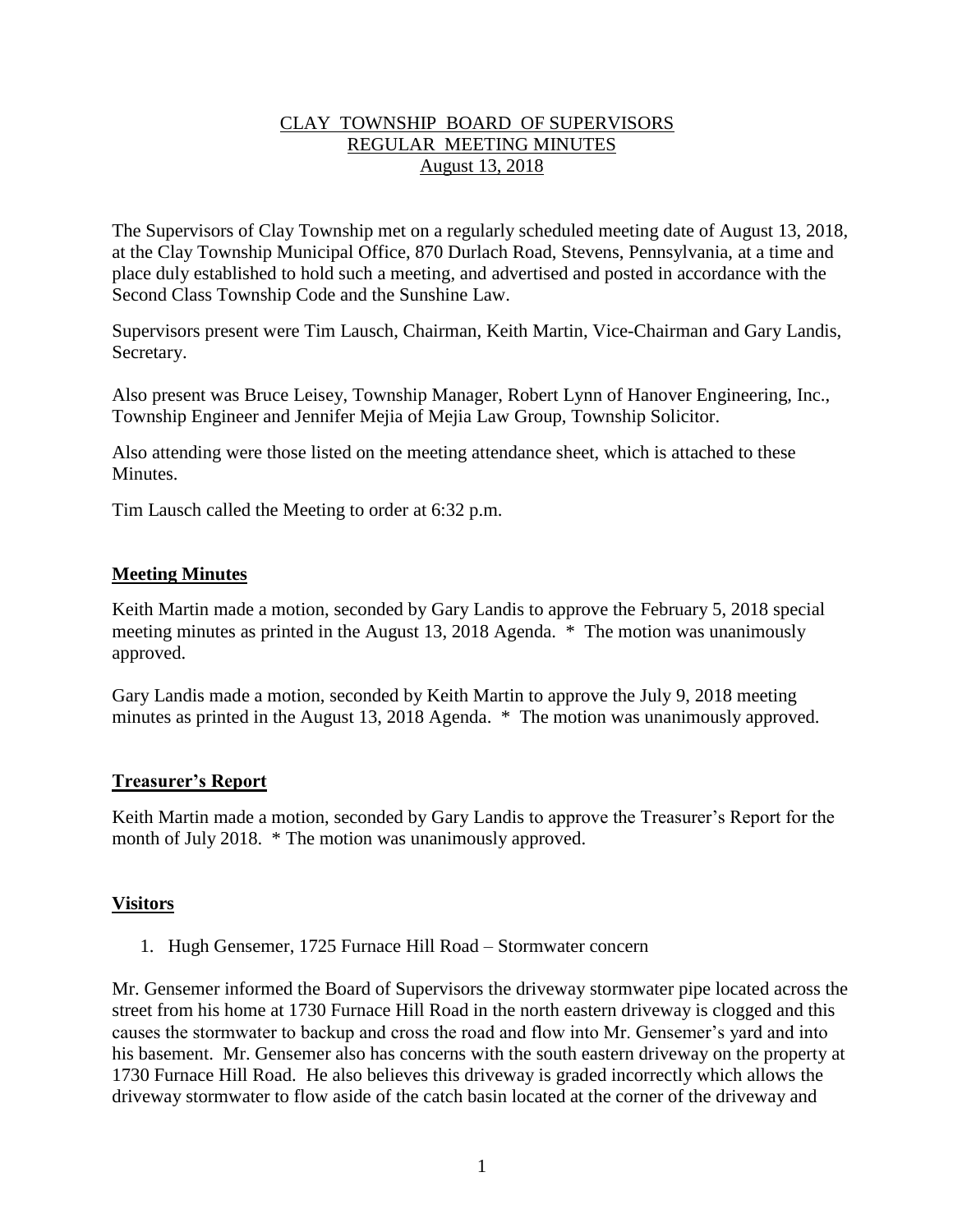flow across the road over to Mr. Gensemer's driveway and onto his sewer drain field instead of into the pipe that runs under the road and into a swale on Mr. Gensemer's property. Mr. Gensemer also noted that the catch basin is elevated above the driveway which also allows stormwater to run past the basin and not into it.

After review, the Board of Supervisors authorized the Township Manager to contact the property owner at 1730 Furnace Hill Road to inform him the need to clean out and replace if necessary the north east pipe and to discuss regrading the south east driveway to direct stormwater into the catch basin.

2. Brenda and Paul Vogt, 40 Mt Spring Road – Stormwater concern

The Vogt's of 40 Mt Spring Road, Justin Zimmerman of 10 Mt Spring Road and Serg Tlumach of 8 Mt Spring Road voiced their concerns with stormwater running off the property at 63 Mt Spring Road onto the road and down to the Vogt's property and onto the Zimmerman and Tlumach properties.

The property at 63 Mt Spring Road was recently developed and there are concerns with the stormwater management facilities. The Township Staff will visit the site to determine what is causing the additional stormwater flow and report back to the Board of Supervisors of their findings.

# **Engineer's Report**

1. Norma Martin – Subdivision Plan #18-05

Ted Cromleigh, Diehm and Sons, reviewed the plan with the Board of Supervisors. The Norma Martin Subdivision is located north of West Burkholder Drive and West of Wood Corner Road. The 49.813 acre project site is currently in agricultural production and contains an existing farmstead (dwelling, barns, garage and out buildings), adjacent to Wood Corner Road in the northeastern portion of the tract. The tract is proposed to be subdivided into two (2) lots. The existing farmstead will be retained on Lot #2 (14.426 acres). Lot #1 (35.387 acres) will continue in agricultural production and no new construction is currently proposed.

Gary Landis made a motion, seconded by Keith Martin to approve the following deferrals and modification as outlined in the Hanover Engineering letter dated 8/7/18. \* The motion was unanimously approved.

## Section 403.A – Drafting Standards

The applicant is requesting a modification to provide plans at a scale of not less than one hundred feet (100') to the inch. The applicant states the Martin farm is 49.81 acres. The entire boundary has been surveyed and in an effort to show the entire boundary on a single-view plan sheet the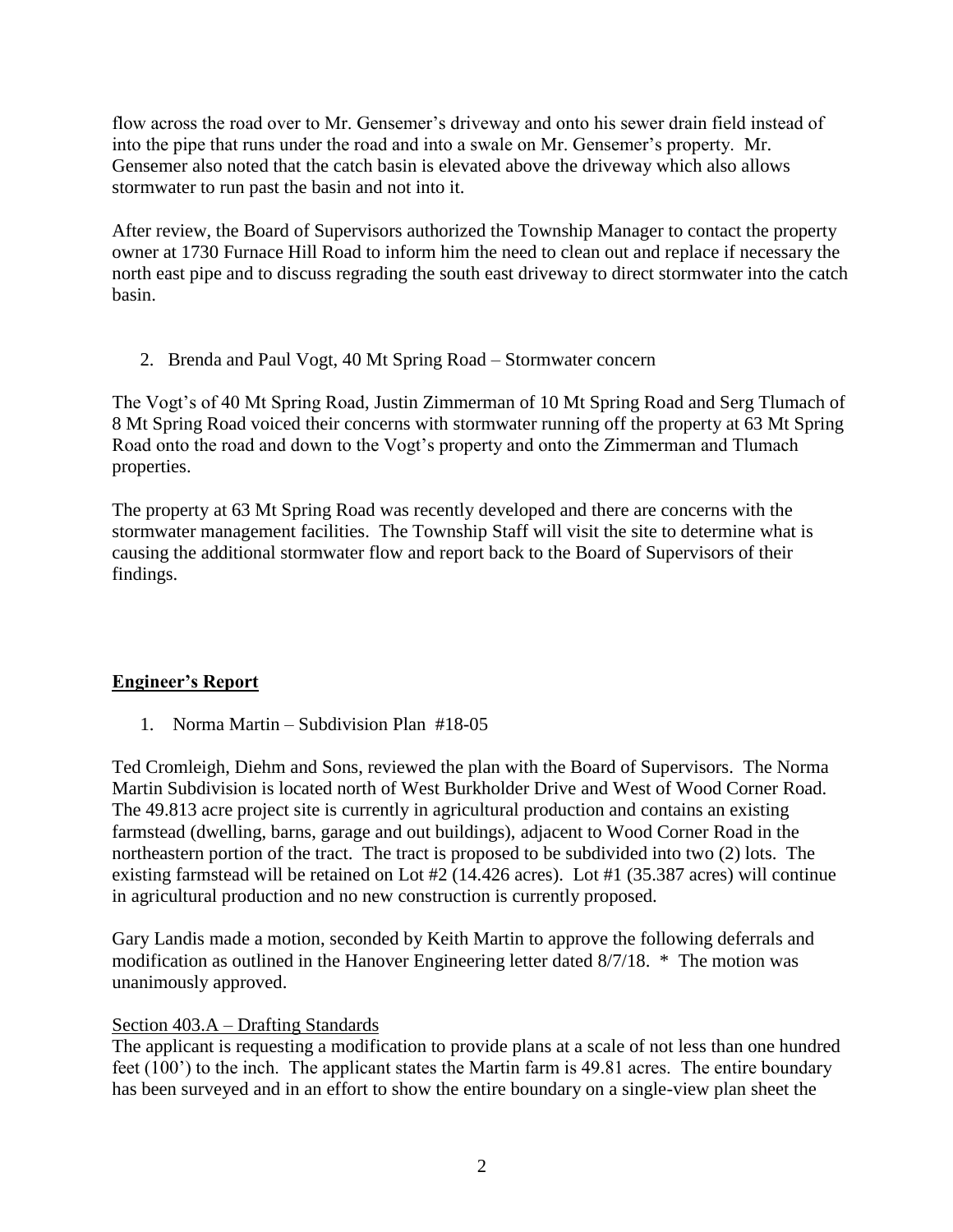existing features are shown at  $1" = 200'$ . The applicant states the Ordinance allows for tracts over 10 acres in size to be drafted at a legible scale as a deed plotting. The applicant feels the plan sheet is legible at this scale.

### Section 602.K.3 – Improvement of Existing Streets

The applicant is requesting a deferral of the requirement to improve the existing streets that abut the project. The applicant states Lot #1 is located entirely within the Clay Township Agricultural Zoning District. The applicant further states the lot has frontage on Burkholder Drive that has an 18' wide cartway, and the land will be used for cultivation of agricultural crop at this time, no new development is proposed. A 25' wide ultimate right-of-way is offered as part of the subdivision. Lot #2 is presently improved with an existing single-family dwelling and assorted agricultural buildings. The lot is zoned LI (Limited Industrial), the lot has frontage on Wood Corner Road that has a cartway width of 25'. The Ordinance would require a total cartway width of 38' or an additional 6.5' along the frontage. The applicant states at this time there is no new development proposed on the lot. It is recognized that due to the zoning of the site it may be redeveloped for an industrial type use in the future. The applicant is requesting to defer roadway widening until future development plans are presented or at the discretion of the Township at a future date. A 30' wide ultimate right-of-way is offered to the Township to accommodate future road improvements.

### Section 603.B – Sidewalks Required Along All Adjacent Streets

The applicant is requesting a deferral of the requirement to install sidewalks. The applicant states Lot #2 is located in the LI zoning district and sidewalk is required for new projects in the LI zoning district. The applicant notes that at this time there is no redevelopment proposed on the property and the use will remain a single-family residence. The applicant further states it is recognized that there could be a redevelopment of the property with an LI use in the future at which time development plans would be presented to the Township for approval that would identify the necessary required improvements in accordance to development plans for the site.

### Section 603.C – Curb

The applicant is requesting a deferral of the requirement to install curbs. The applicant states Lot #2 is located in the LI zoning district and curb is required for new projects in the LI zoning district. The applicant states that at this present time there is no redevelopment proposed of the property and the use will remain as a single-family residence. The applicant further states it is recognized that there could be a redevelopment of the property as a LI use in the future at which time development plans would be presented to the Township for approval that would identify the necessary required improvements in accordance to development plans for the site.

### Clay Township Stormwater Management Ordinance

The applicant is requesting a deferral of the requirement to Clay Township Stormwater Management Ordinance for Lot #1. The applicant states Lot #1 will be purchased by an adjoining property owner and continue to be farmed as cultivated crop lands as it has historically been in the past.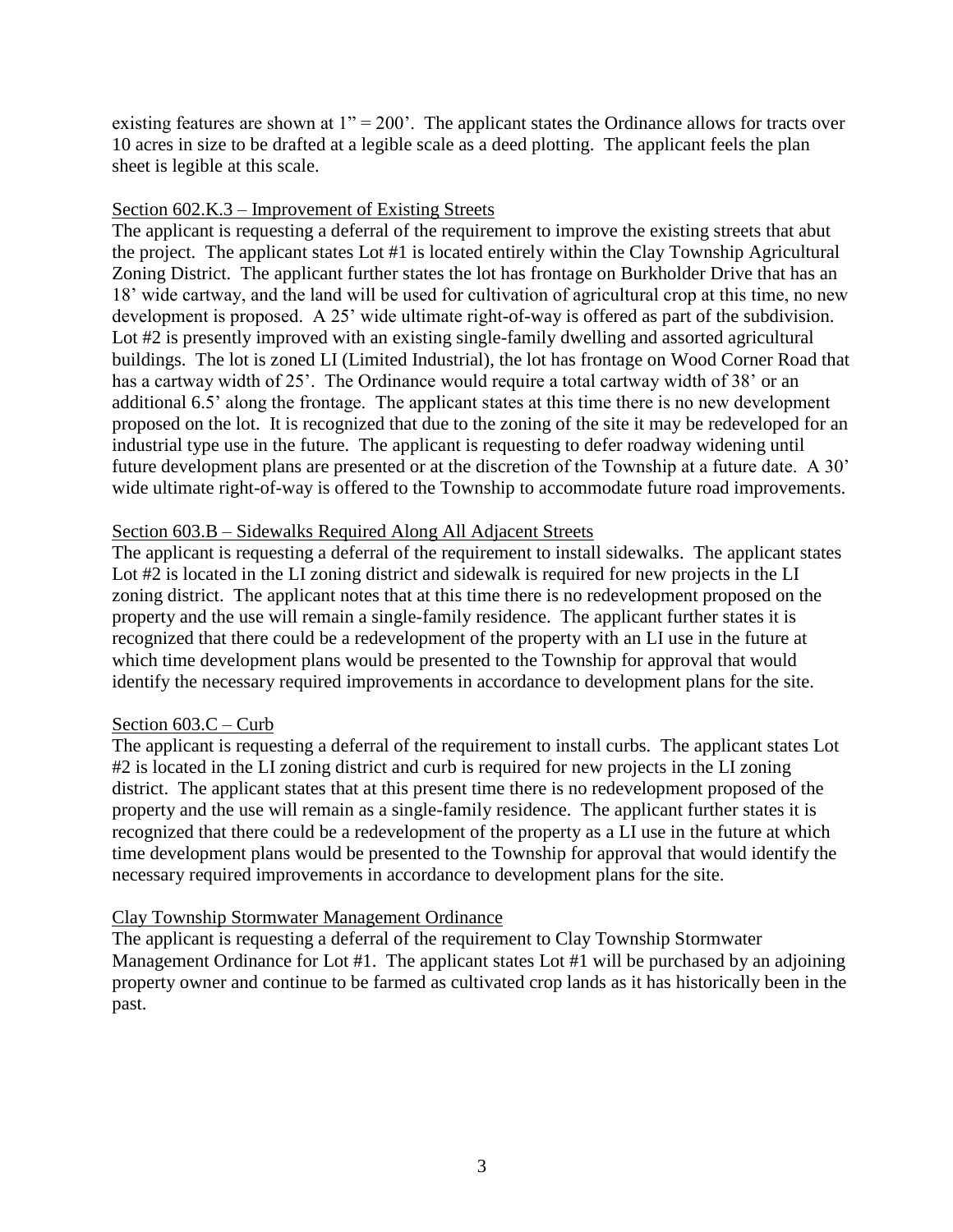Keith Martin made a motion, seconded by Gary Landis to approve the Martin Subdivision Plan contingent on compliance with the Hanover Engineering letter dated 8/7/18. \* The motion was unanimously approved.

### 2. UMH PA Lancaster – Lot Add-On Plan #18-06

Ted Cromleigh reviewed the UMH PA Lancaster Lot Add-On Plan with the Board of Supervisors. UMH PA Lancaster County, LLC (UMH) is the owner of a 19.033 acre property along Snyder Lane. UMH purchased the property in 2012 from previous owner. The property is currently home to the Valley View Mobile Home Park. Over the years, several of the mobile homes and accessory sheds along the eastern boundary line have been unintentionally located so as to encroach on the property line into the neighboring farm owned by Premier R&G Properties (PRGP). UMH and PRGP wish to resolve these encroachments. In lieu of the cost to relocate the mobile homes and sheds, PRGP has consented to a lot add-on that will transfer a +15' wide .389 acre parcel to UMH's property. This lot add-on will resolve all of the encroachments, except for a single shed and a fence that will both be removed. Upon completion of the project, all mobile homes and sheds will be completely on the UMH property. Mobile Home Parks are permitted by Special Exception in the R2 Residential district, so a Special Exception was requested for the portion of the lot add-on that is occurring within the limits of the R2 district. Moreover, in order to minimize the loss of property to PRGP, and to minimize the land taken out of the Agricultural Zoning District, several Variances were approved.

Gary Landis made a motion, seconded by Keith Martin to approve the following modification, waivers and deferral for the UMH Lot Add-On Plan as outlined in the Hanover Engineering letter dated 7/19/2018. \* The motion was unanimously approved.

## Section 402.A.1 – Plan Scale

The applicant is requesting a modification of the plan scale requirement. The applicant notes that the properties involved with the plan total .389 acres in size. The applicant is proposing a scale of  $1' = 100'$  to allow the entire property to be shown on a single plant sheet. The applicant notes that the plan is legible at this scale. Furthermore, the applicant feels that the plan is simple in that it is proposing the addition of a small parcel (Parcel A) to an adjacent property (Lot #1). The applicant further notes that they also provided a sheet showing the area of the add-on and Parcel A at  $1"$  = 40' scale.

### Section 402.C.4.d – The Plan Shall Provide the Location of Existing Utility Mains and Existing Stormwater Management Facilities on the Subject Tract

The applicant is requesting a waiver of the requirement to provide the location of existing utility mains and existing stormwater management facilities on the subject tract. The justification provided is that the plan proposes a minor shift to a single property line. The applicant feels that the location of the features required by the section would require additional field survey and expense to the applicant with no discernable benefit. The applicant further notes that the plan proposes no construction of any kind. The applicant notes that they have determined the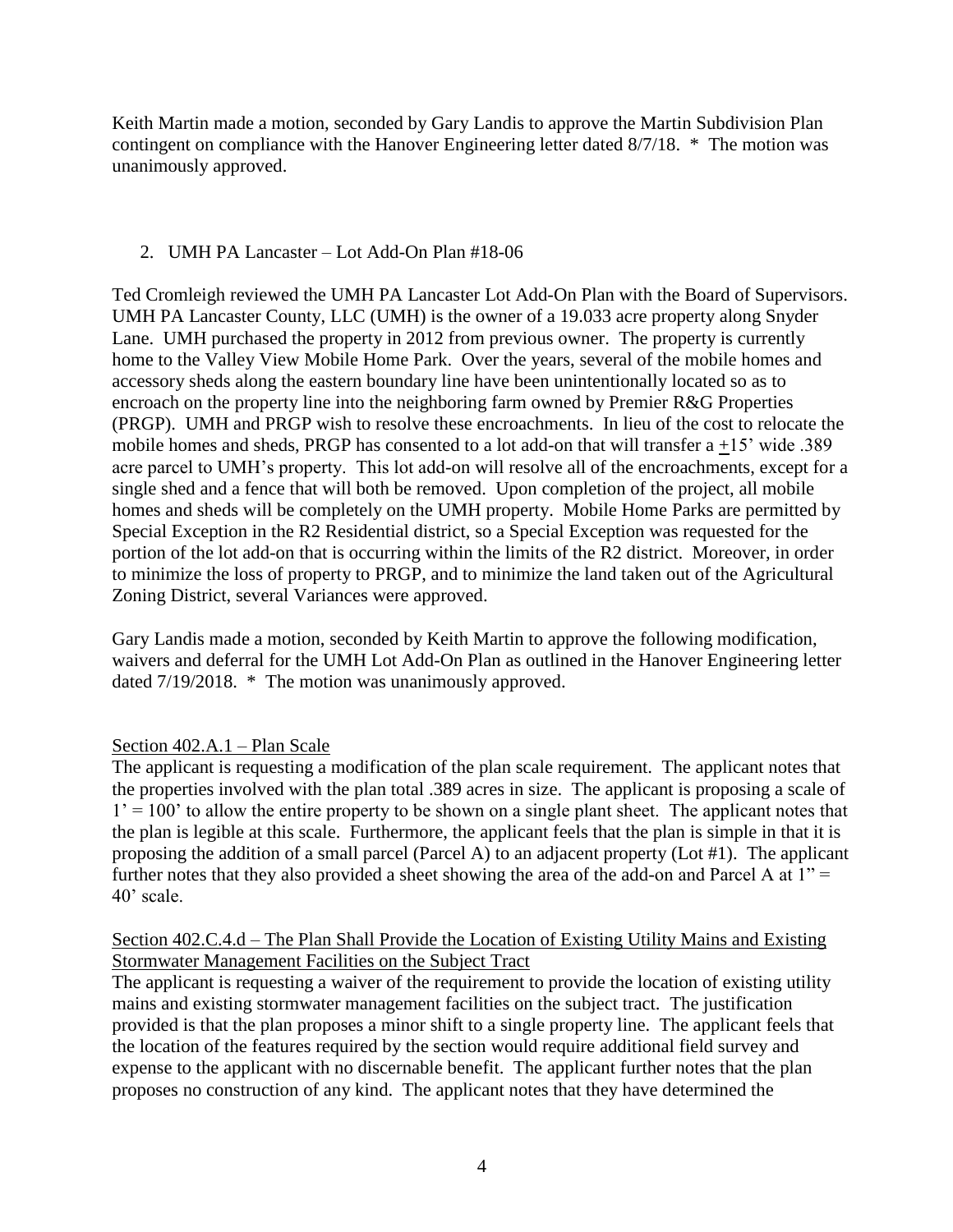approximate locations of the water and sewer mains and have been shown on the plan for reference.

Section 402.C.4.f – The Plan Shall Provide the Location of Wetlands on the Subject Tract The applicant is requesting a deferral of the requirement to provide the location of wetlands on the subject tract. The justification provided is that the plan proposes a minor shift to a single property line. The applicant feels that the location of the features required by the section would require additional field survey and expense to the applicant with no discernable benefit. The applicant further notes that the plan proposes no construction of any kind.

### Section 403.D.17.f – Finished Floor Elevations of all Residential Units

The applicant is requesting a waiver of the requirement to provide finished floor elevations of all residential units. The justification provided is that Lot #1 contains numerous mobile homes whose floor elevations are meaningless in the context of this Add-On Plan. The applicant notes that no new construction, grading or excavating is proposed.

### Section 607.A – Monuments shall be Placed at all Angles Along the Street

The applicant is requesting a waiver of the requirement for monuments to be placed at all angles along the street. The justification states that as applied to this project, this requirement seems to conflict with the provision of Section 402.B.6 which states that properties larger than 10 acres need not be surveyed. The applicant notes that they have not surveyed West Main Street or Snyder Lane. The applicant notes that the location of the roadway and their associated rights-ofway are approximate and reasonably accurate as shown on the plan, but monuments, can only be placed if a survey of the entire frontage is performed which is not required by Section 402.B.6.

Keith Martin made a motion, seconded by Gary Landis to approve the UMH Lot Add-On Plan contingent on compliance with the Hanover Engineering letter dated 7/17/18. \* The motion was unanimously approved.

Gary Landis stated that he applauds Zoning Hearing Board and property owners for working together to minimize the amount of Ag land utilized to correct the situation.

## 3. Wildflower Pond – Road Dedication Update

Jennifer Mejia said that documents have been drafted and expect final signature documents by the next meeting. Jennifer also stated that she needs the Basin Management Maintenance Requirements for the HOA. Bob Lynn said he is working on the maintenance requirements. The No Parking Ordinance is also being worked on.

Rick Bernaducci would like a copy of the mowing diagram for the HOA. Bob Lynn will get him a copy.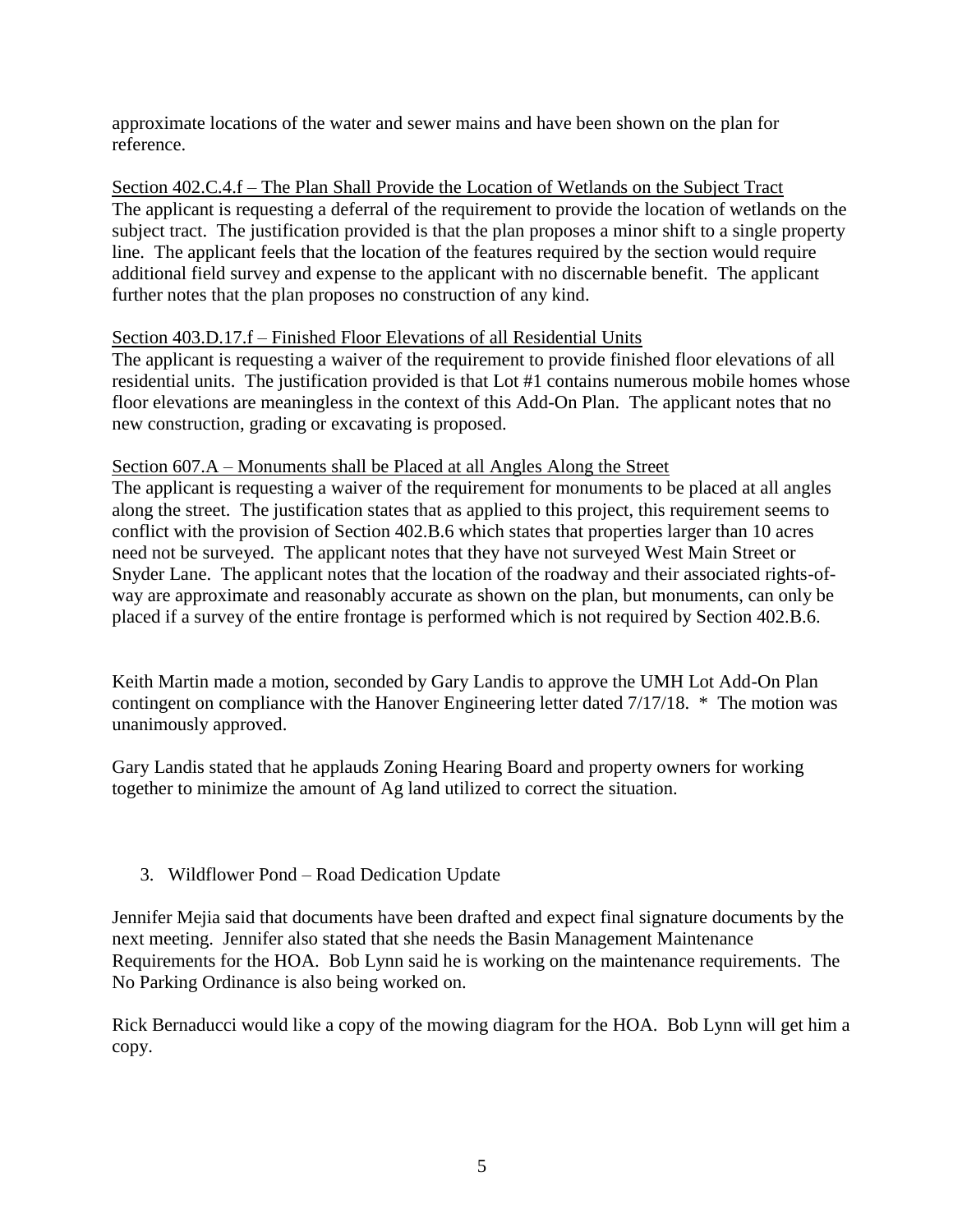4. HomeTowne Square – Stormwater NOV

Updated Plan was received by Hanover Engineering by the 8/1/18 deadline. Hanover Engineering has not received comments from Peaceable Animal Kingdom's engineer.

Gary Landis made a motion, seconded by Keith Martin to require Peaceable Animal Kingdom's engineer to have a response to Hanover Engineering by 8/24/18. It was also noted that a final written decision should be sent to Hanover Engineering and Mejia Law Group by 9/6/18. If signed documents are not received by 9/10/18 the Board of Supervisors will move forward with the NOV. \* The motion was unanimously approved.

\*\* Keith Martin recused himself from the meeting because of an employment conflict with the next agenda item. \*\*

5. Countryside Enterprises – Escrow Release Request

Bob Lynn reviewed the request with the Board of Supervisors.

Gary Landis made a motion, seconded by Tim Lausch to release escrow in the amount of \$202,325.83, leaving an escrow balance of \$39,870.62. \* The motion was approved unanimously with Keith Martin abstaining.

\*\* Keith Martin returned to the meeting. \*\*

6. Lincoln West Storage – Land Development Plan Time Extension Request

Keith Martin made a motion, seconded by Gary Landis to accept the 90 Day Time Extension Request to extend deadline for the Township to make a decision on the Lincoln West Storage Subdivision Land Development Plan this will allow more time to incorporate design revisions from the LCCD and Clay Township. \* The motion was unanimously approved.

7. Sharp Shopper – Land Development Plan Time Extension Request

Gary Landis made a motion, seconded by Keith Martin to accept the 90 Day Time Extension Request to extend deadline for the Township to make a decision on the Sharp Shopper Land Development Plan, this will allow additional time to resolve all items required for plan approval. New deadline is 11/16/18. \* The motion was unanimously approved.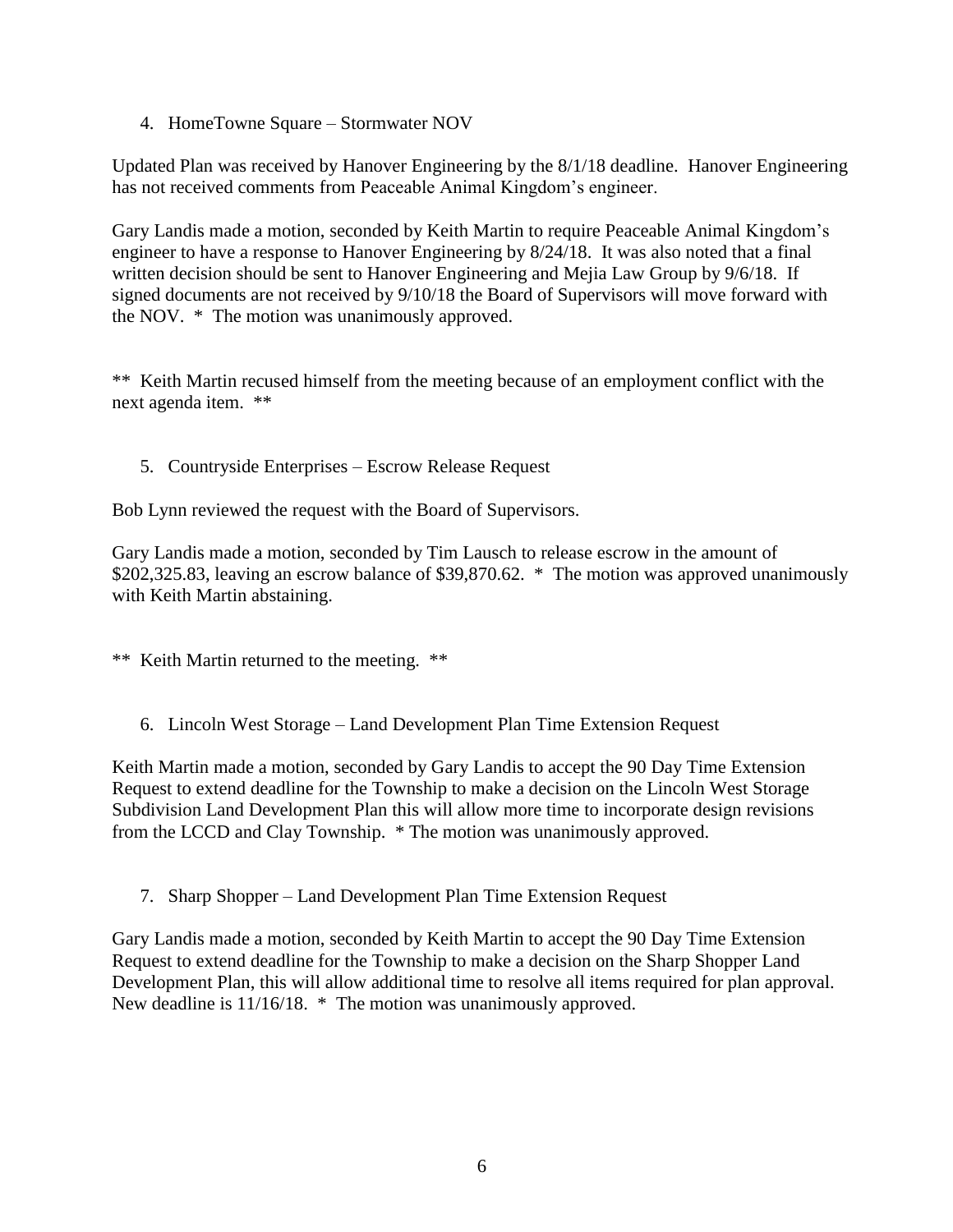Jennifer Mejia informed the public that the Clay Township Board of Supervisors held an Executive Session on 8/8/18 beginning at 7:00 AM at the Clay Township Municipal Building for the purpose of consulting with its Solicitor and Township Engineer regarding stormwater complaints in the Camp Road and Stony Lane area. The Executive Session ended at 8:42 AM. No decisions were made.

Supervisor Keith Martin owns property located at 1111 Forest Hill Road. In consideration of the Public Officials and Employee Ethics Act, Supervisor Martin has considered if his ownership interest in the property qualifies as a "conflict of interest" such that he should be precluded from voting on the matter. Supervisor Martin rents out the land to a farmer who grows corn on it. While it receives some water, his land has not been greatly affected by uphill water runoff. Supervisor Martin does not stand to benefit financially, and his interest is no different than that of his neighbors. As such Supervisor Martin will remain involved in this matter and may vote on related issues before the Board of Supervisors.

### **Old Business**

1. Furnace Hill Road, Stony Lane and Camp Road Stormwater Discussion

Bob Lynn reviewed recent activities performed by the Township Staff.

Donna Thomas, 280 Stony Lane – asked if there is a meeting scheduled with Matt Kofroth from LCCD Dirt & Gravel Program.

Bruce Leisey is communicating with Matt Kofroth and collecting times and dates from Bob Lynn and Earl Stauffer to forward to Matt Kofroth. The plan is to meet with Penn State Dirt Road experts for advice on road stabilization.

Jon Stoner, 280 W Girl Scout Rd – asked when will swale be seeded

Marlin Harnish will seed swale as soon as weather permits.

Donna Thomas – are we putting in a bigger pipe across from her driveway

Bob Lynn stated that decision has not been made yet.

Donna Thomas – what is next steps

Bob Lynn stated the basin across from Justin Harnish's home will be installed and the swale across Camp Road will be seeded.

Justin Harnish, 455 Camp Road – stated that the next 2 steps will slow down water flow but will not redirect it.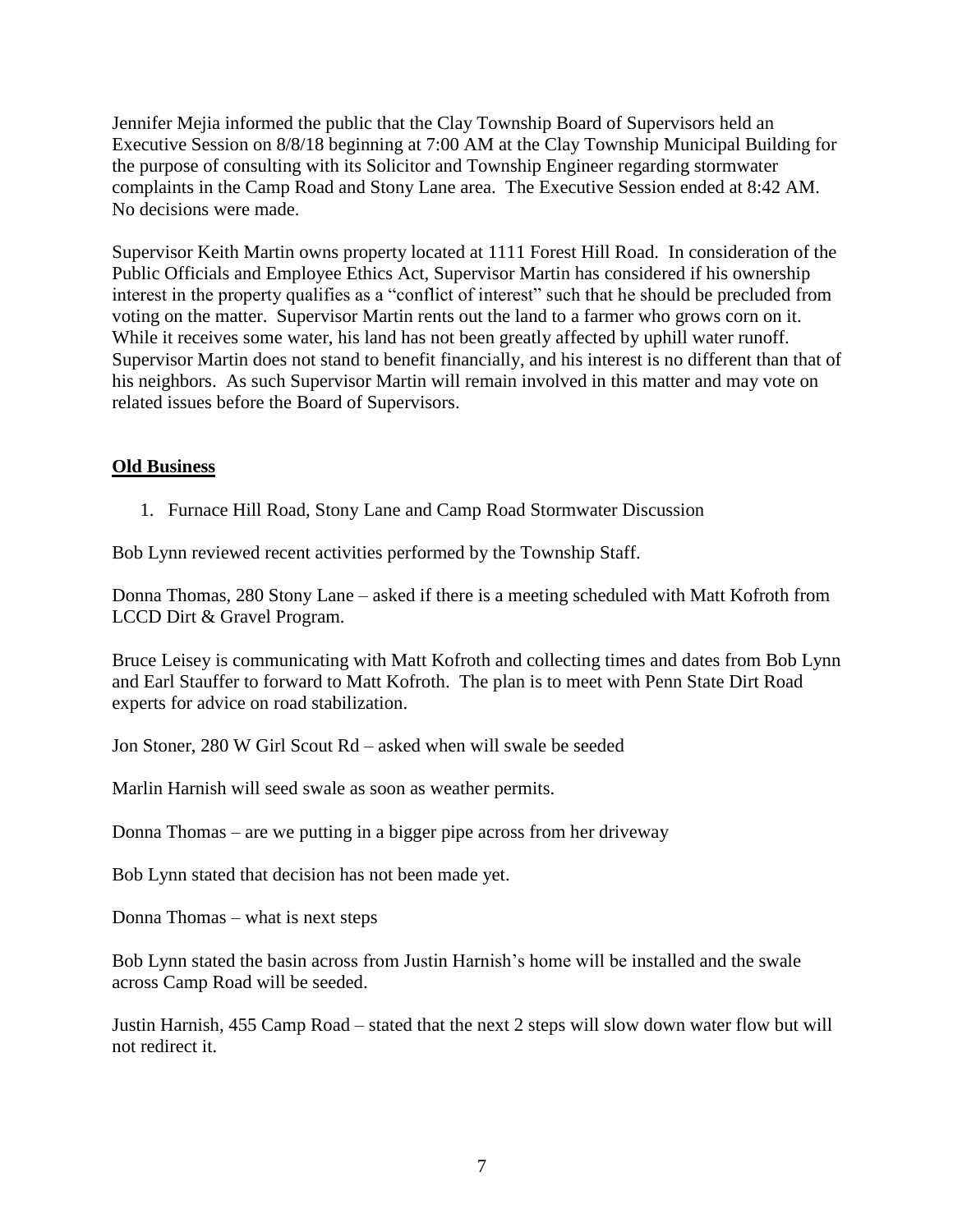Keith Martin stated the amount of water that came down on 8/3-8/4 and no homes were flooded or washed away with work that is completed to date is considered a success.

### **New Business**

1. Update on Sewer Line Televising

Cleaning and televising of the selected lines is complete. While it appears that there are no cracks or breaks in the main lines, the video indicates irregular clean water flow from some laterals and some infiltration at several manholes (both manhole joints and pipe penetrations). Our next step is to televise the laterals noted in the video investigation.

2. Approve Purchase of Desktop Computer

After discussion, Gary Landis made a motion, seconded by Keith Martin to approve purchase of a Dell Precision T3620 Desktop Computer including installation for a cost of \$1,024.95 from Custom Computer. \* The motion was unanimously approved.

3. Road Master Update

Earl Stauffer provided a damage assessment from the most recent flooding.

Earl informed the Board of Supervisors that R4 stone has been installed along edge of the road near bridge on Rock Road. The bridge on Middle Creek Road is open again. Hanover Engineering checked the bridge structure and it appears there was no negative effect from the previous flooding. The guide rail posts have been welded. A tree did tear up macadam on side of bridge.

Hanover Engineering will check scour on all Township bridges.

## **Visitors**

1. Lou Katz

Mr. Katz expressed concerns with speeding in the Clearview Gardens development and blowing grass in the street.

Bruce Leisey will inform NLCRPD of the speeding concerns.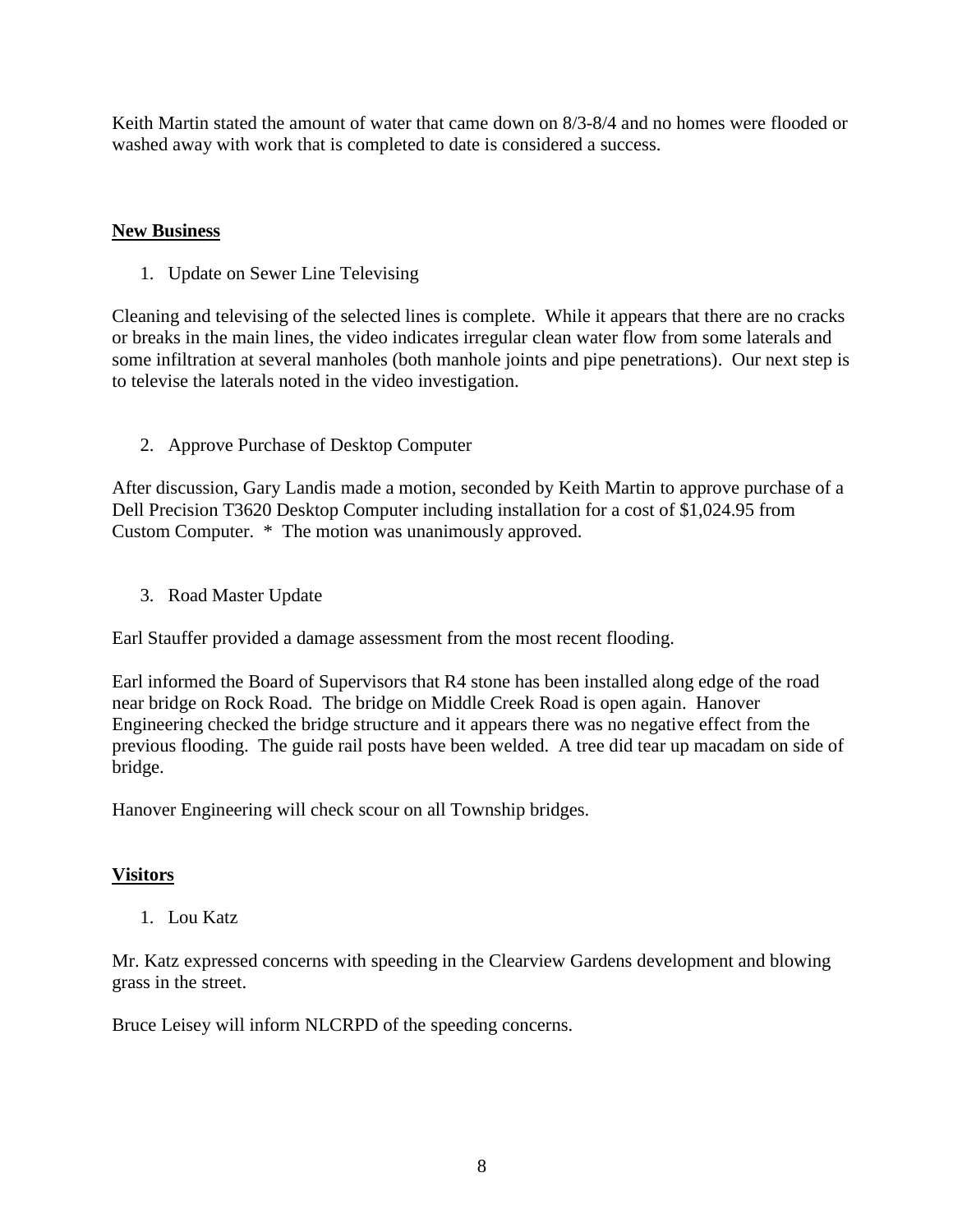#### **Executive Session**

Keith Martin made a motion, seconded by Gary Landis to enter into Executive Session at 9:25 PM to discuss employment issues. \* The motion was unanimously approved.

Keith Martin made a motion, seconded by Gary Landis to exit Executive Session at 9:35 PM. \* The motion was unanimously approved.

Keith Martin made a motion, seconded by Gary Landis to approve contracting for GIS services with Mike Boyer, 236 W Girl Scout Road, Stevens at a rate not to exceed \$18.00 per hour. \* The motion was unanimously approved.

#### **Bills to be Paid**

#### General Fund

Keith Martin made a motion, seconded by Gary Landis, to approve the General Fund bills totaling \$155,104.55 for the month of July. \* The motion was approved unanimously.

#### Rec Fund

Keith Martin made a motion, seconded by Gary Landis, to approve the Recreation Fund bills totaling \$4,493.82 for the month of July. \* The motion was approved unanimously.

### Sewer Fund

Keith Martin made a motion, seconded by Gary Landis, to approve the Sewer Fund bills totaling \$9,368.43 for the month of July. \* The motion was approved unanimously.

#### **Reports for the Month**

- 1. Chief of Police / Police Department
	- 2. Fire Companies / Ambulance
	- 3. Planning Commission Minutes
	- 4. Engineer's Report
	- 5. Manager's Report
	- 6. Road Master's Report